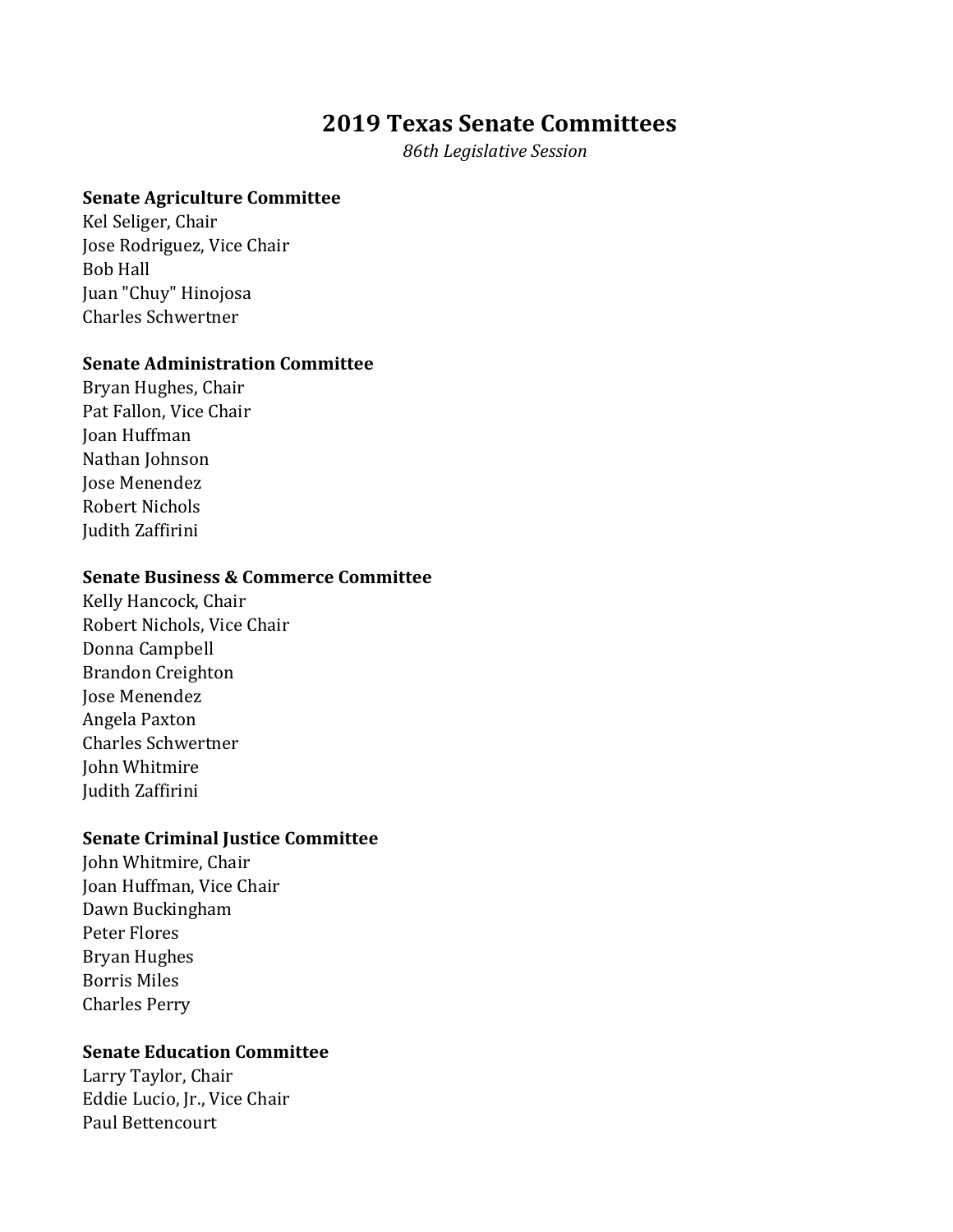Donna Campbell Pat Fallon Bob Hall Bryan Hughes Angela Paxton Beverly Powell Kirk Watson Royce West

#### **Senate Finance Committee**

Jane Nelson, Chair Juan "Chuy" Hinojosa, Vice Chair Paul Bettencourt Brian Birdwell Donna Campbell Peter Flores Kelly Hancock Joan Huffman Lois Kolkhorst Robert Nichols Charles Perry Larry Taylor Kirk Watson Royce West John Whitmire

## **Senate Health & Human Services Committee**

Lois Kolkhorst, Chair Charles Perry, Vice Chair Dawn Buckingham Donna Campbell Peter Flores Nathan Johnson Borris Miles Beverly Powell Kel Seliger

### **Senate Higher Education Committee**

Brandon Creighton, Chair Royce West, Vice Chair Paul Bettencourt Dawn Buckingham Beverly Powell Larry Taylor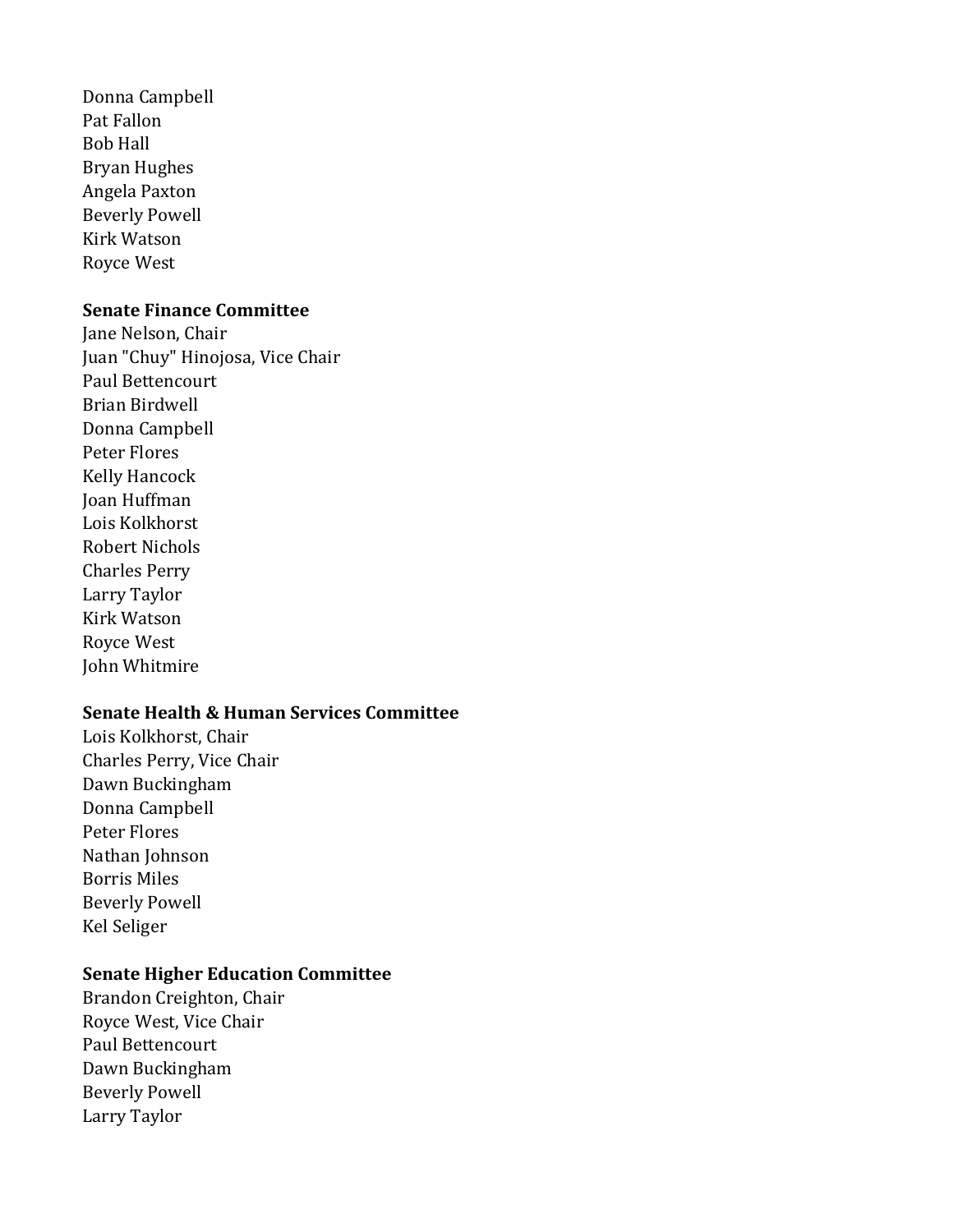## Kirk Watson

#### **Senate Intergovernmental Relations Committee**

Eddie Lucio, Jr., Chair Charles Schwertner, Vice Chair Carol Alvarado Donna Campbell Pat Fallon Jose Menendez Robert Nichols

#### **Senate Natural Resources & Economic Development Committee**

Brian Birdwell, Chair Judith Zaffirini, Vice Chair Pat Fallon Peter Flores Kelly Hancock Juan "Chuy" Hinojosa Borris Miles Angela Paxton Jose Rodriguez

#### **Senate Nominations Committee**

Dawn Buckingham, Chair Kirk Watson, Vice Chair Carol Alvarado Bob Hall Lois Kolkhorst Borris Miles Kel Seliger

#### **Senate Property Tax Committee**

Paul Bettencourt, Chair Angela Paxton, Vice Chair Brandon Creighton Kelly Hancock Juan "Chuy" Hinojosa

## **Senate State Affairs Committee**

Joan Huffman, Chair Bryan Hughes, Vice Chair Brian Birdwell Brandon Creighton Pat Fallon